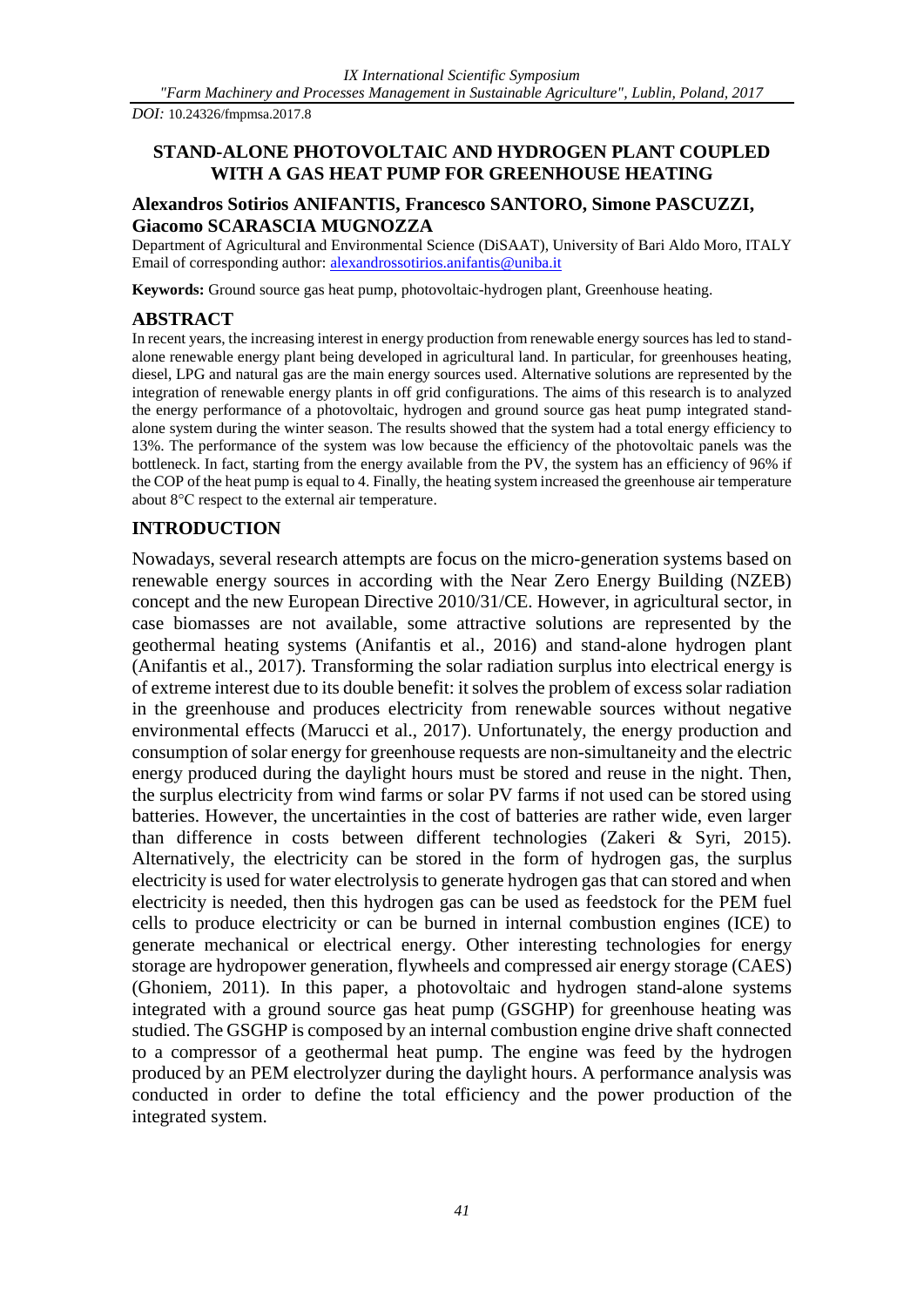## **MATERIALS AND METHODS**

The only behavior of the gas heat pump was mathematical modeled using the technical manuals provided by the manufacturer AISIN (TOYOTA group). Instead the rest of the system components have been analyzed using the data of an hydrogen plant implemented at the experimental farm of the University of Bari, located in Valenzano, Italy. In particularly, the electricity generated by 56  $m^2$  (A<sub>PV</sub>) of polycrystalline photovoltaic panels (PV), during day time from 08:30 to 17:30, fed a electrolyzer which produces hydrogen by water electrolysis. The hydrogen was stored in a pressure tank at 30 bar. The ground source gas heat pump heated an air-inflated, double layer polyethylene film tunnel greenhouse of 106 m<sup>2</sup> of cover surface (A<sub>cf</sub>) and 48 m<sup>2</sup> of area. The diagram of the plant is shown in Fig. 1 and the specifications of the plants are reported in Tab. 1. The experimental test was carried out in a winter day of February.

| Components          | raole 1. Specifications of two fenewable energy hydrogen plant.<br>Specifications                     |
|---------------------|-------------------------------------------------------------------------------------------------------|
| Photovoltaic array  | BYD 240P6-30, 34 module, 8.2 kW peak                                                                  |
| Electrolyser        | Monopolar alkaline electrolyzer 2.5 kW, $0.4 \text{ Nm}^3/\text{h} - \text{H}_2\text{Nitidor S.r.l.}$ |
| $H2$ storage        | 30 bar, $0.5 \text{ m}^3$                                                                             |
| Gas heat pump       | Model AXGP224E1 8HP, Aisin (TOYOTA)                                                                   |
| Geothermal borehole | 120 m vertical double U-bend ground heat exchanger                                                    |
| Fan-coil unit       | Carisma CRC53MV, Heating capacities: 3.59 kW; air flow rate 495 m <sup>3</sup> /h                     |
| Greenhouse          | Air inflated, double layer polyethylene film tunnel greenhouse                                        |

Table 1. Specifications of two renewable energy hydrogen plant.



Figure 1. PV and GSGHP in a stand-alone hydrogen system for greenhouse heating.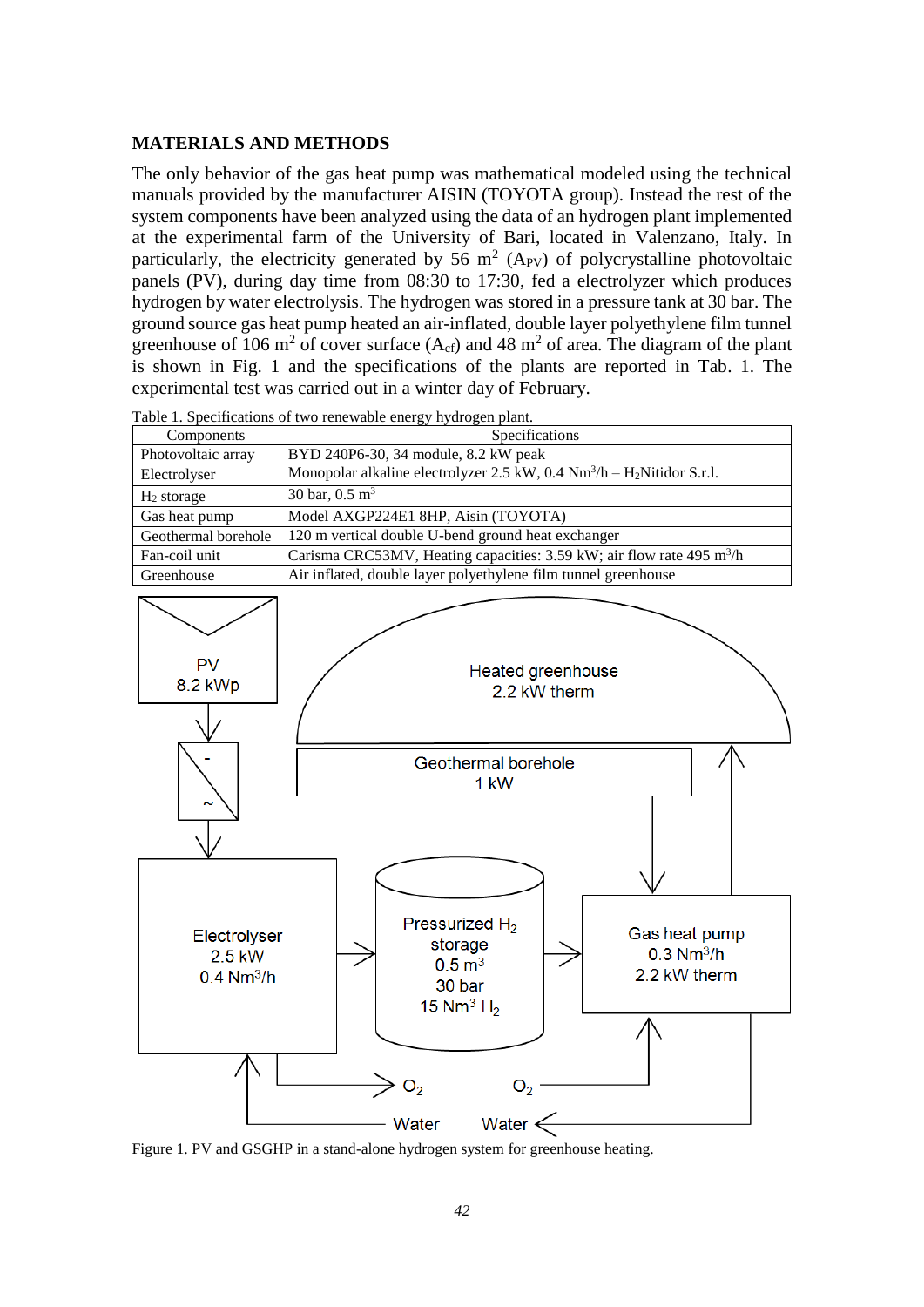Considering a clear day, the fraction of the instantaneous PV array power output used through electrolyzer input  $(P_{el})$  is given by (Anifantis et al., 2017):

$$
P_{\rm el} = \Phi \eta_{\rm vr} A_{\rm PV} I_{\rm r} \eta_{\rm r} [1 - B(T_{\rm c} - T_{\rm r})] \tag{1}
$$

where  $\eta_r$ (=0.15) is the efficiency of the solar cell at a referenced solar radiation,  $T_c$ (~35°C) the solar cell temperature,  $T_r(=25^{\circ}C)$  the referenced temperature of the cell and  $B(=0.005^{\circ}C^{-1})$  the temperature coefficient of a solar cell, A<sub>PV</sub> the PV array surface, I<sub>T</sub> the solar radiation,  $\eta_{vr}$ (=0.97) the DC/AC converter efficiency and  $\Phi$  the solar radiation usability.  $\Phi$  was necessary because the peak power of the PV array should be increased to assure enough available power to cover the needs of the electrolyzer.

Instead, the energy efficiency of the electrolysis reaction  $\eta_{el}$  is given in terms of the lower heating value of hydrogen (LHV $_{H2}$ =119.96 [MJ kg<sup>-1</sup>]), the overall hydrogen production rate  $q_{el, H2}$  [=0.00011 Nm<sup>3</sup> s<sup>-1</sup>] and the hydrogen density at standard condition  $(\delta_{H2}=0.09$  [kg Nm<sup>-3</sup>]) by the expression (Calderóna et al, 2011):

$$
\eta_{el} = \frac{\delta_{H_2} \cdot q_{el, H_2} \cdot LHV_{H_2}}{P_{el}} \tag{2}
$$

Gas driven heat pumps performance was calculated by using the Gas Utilization Efficiency (GUE) given by the manufacturer (TecnoCasa Climatizzazione Sole European Distributor AISIN, 2017):

$$
GUE = 0.64 + 0.32 \cdot COP \tag{3}
$$

$$
Q_1 = GUE \cdot Q_{1_b \text{burner}} \tag{4}
$$

where, considering the overall hydrogen consumption rate of the GSGHP q<sub>GSGHP,H2</sub>, the equivalent thermal power supplies by an ideal hydrogen burner  $Q_1$  burner is given by:

$$
Q_{1_b\text{numer}} = \delta_{H_2} \cdot q_{GSSHP, H_2} \cdot LHV_{H_2}
$$
 (5)

Thanks to the  $Q_1$  burner is possible to calculate the thermal power supplies by the heat pump to the thermal hating system inside the greenhouse  $(O<sub>1</sub>)$  that is equal to the thermal power demand of the greenhouse.

The ground source gas heat pump (GSGHP) has the same coefficient of performance (COP) of a common ground source heat pump (GSHP):

$$
COP = \frac{Q_1}{Q_1 - Q_2} \tag{6}
$$

where  $Q_2$  is the heat power extracted from the ground through the borehole-probe heat exchanger.  $Q_2$  is given by:

$$
Q_2 = q_r \cdot I_t \tag{7}
$$

where  $q_r$  is the heat exchange rate and  $l_t$  is the total active length of the borehole. Considering the steady state and the overnight winter conditions, the thermal power demand of the greenhouse was assessed with the equation (Ozgener & Hepbasli, 2005):

$$
Q_{1} = \left[\frac{A_{cf}}{R}\right] (f_{w})(f_{c})(f_{s})(T_{i} - T_{a})
$$
\n(8)

Assuming 1, 0.9 and 1 for the wind factor  $(f_w)$ , construction type factor  $(f_c)$  and system factor (f<sub>s</sub>), respectively and 0.28 m<sup>2</sup> °C/W for the greenhouse thermal resistance (R).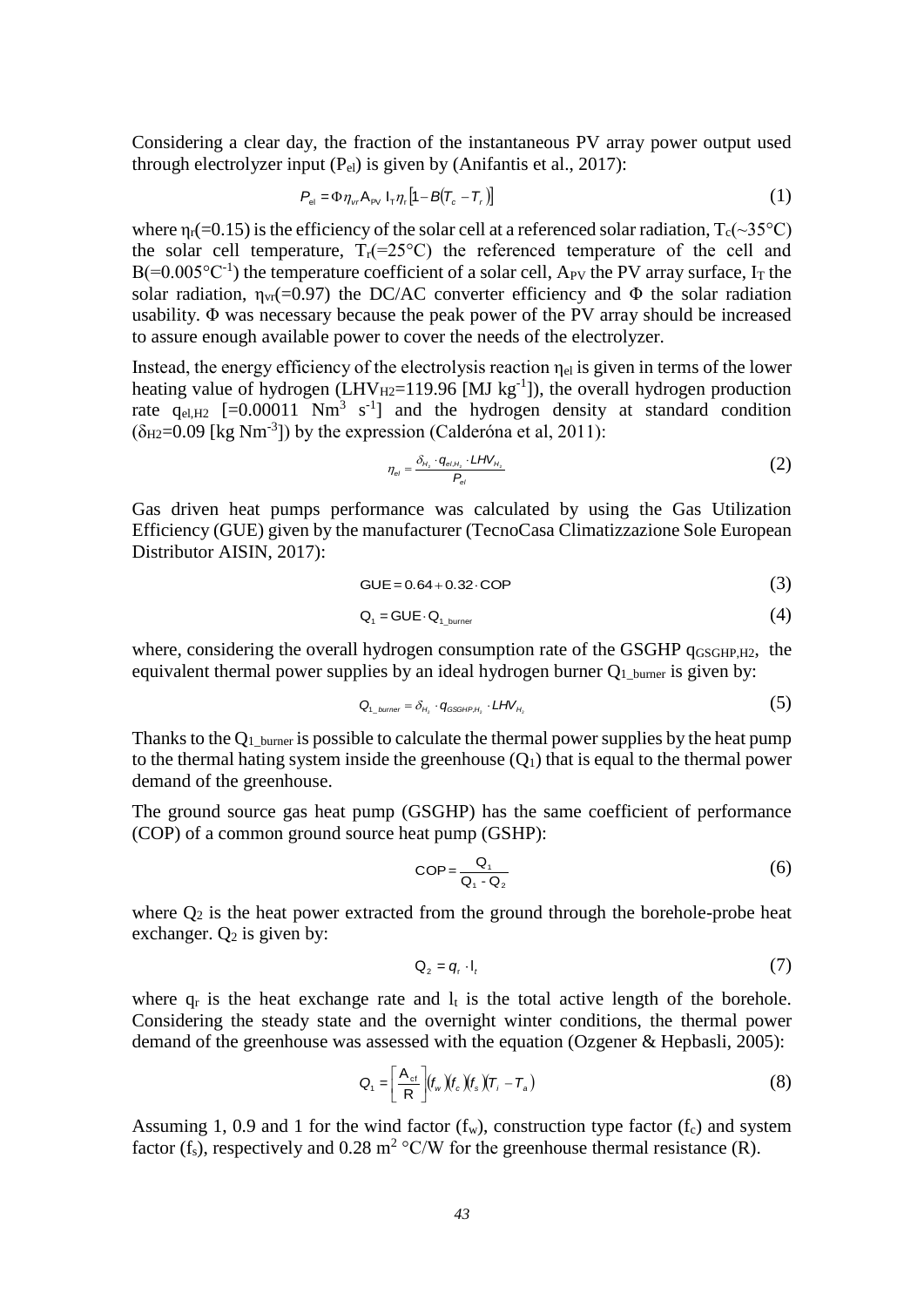#### **RESULTS AND DISCUSSION**

The results show that the use of a ground source gas heat pump unit integrated with a photovoltaic stand-alone hydrogen system allows to have a total energy efficiency of 13%, starting from the sun to the GSGHP. The major limitation to the performance of the whole system was represented by the performance of photovoltaic, in fact, starting from the energy available from the PV, the system has a 96% efficiency with a heat pump COP of 4. The heating system increasing the greenhouse temperature by about 8°C compared with the ambient conditions in a representative winter day of February.



Figure 2. Equivalent thermal power supplies by the hydrogen burner (Q1\_burner) and heat power extracted from the ground (Q2) during a winter day.

At night, the fuel cell and the GSHP worked from 18:30 to 08:30 and start when the temperature decreased to 10<sup>o</sup>C. The thermal power output  $(Q_1)$  and input  $(Q_2)$  of the GSGHP is 2 kW and 1 kW respectively (Fig. 2). The heat exchange rate of the geothermal borehole required  $(q_r)$  for a double U-bend pipe is 10 W m<sup>-1</sup>. The difference between the indoor and outdoor greenhouse temperatures  $(T_i$  GSGHP-T<sub>a</sub>) was  $8^{\circ}$ C (Fig. 3).



Figure 3. Internal and external greenhouse air temperature during a winter day.